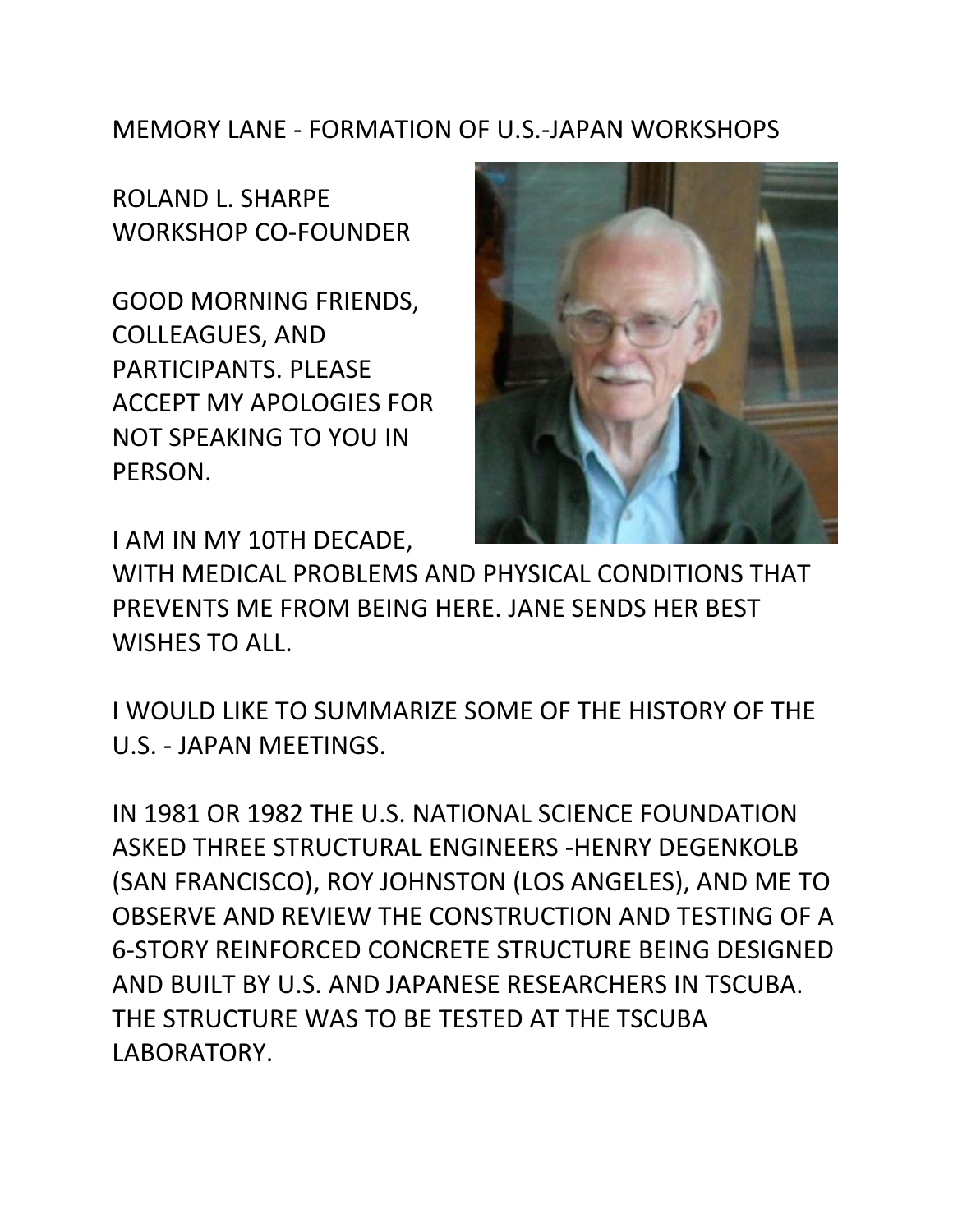DURING MEETINGS TO DISCUSS THE PROGRAM I HAD THE OPPORTUNITY TO MEET PROFESSOR MASIKAZU OZAKI. I BELIEVE AT THIS TIME HE WAS DEPUTY DIRECTOR OF BRI IN TSCUBA. HE HAD REVIEWED AND COMMENTED ON A FINAL DRAFT OF THE ATC-3 DOCUMENT - I WAS THE PROJECT MANAGER AND CO-CHAIRMAN WITH PROFESSOR NATHAN NEWMARK.

AFTER SEVERAL DISCUSSIONS, OZAKI AND I DECIDED TO CONDUCT A JOINT MEETING OF U.S. AND JAPANESE REPRESENTATIVES TO DISCUSS SEISMIC DESIGN AND CONSTRUCTION ISSUES THAT WOULD BE HELPFUL TO BOTH COUNTRIES. I THEN CONTACTED THE NATIONAL SCIENCE FOUNDATION. DR. JACK SCALZI, AN NSF PROGRAM MANAGER ARRANGED A \$15K GRANT TO HELP WITH EXPENSES.

I ARRANGED THE FIRST MEETING, WHICH WAS HELD IN HONOLULU ON MARCH 13-15 1984. IF I REMEMBER CORRECTLY THERE WERE ABOUT 35 U.S. AND JAPANESE ATTENDEES. THE ATTENDEES ENJOYED MEETING AND TALKING WITH EACH OTHER. THE ATTENDEES FROM BOTH COUNTRIES WERE LEADING ENGINEERS AND RESEARCHERS.

AFTER MANY DISCUSSIONS AT COFFEE BREAKS AND LUNCHES IT WAS UNANIMOUSLY AGREED WE SHOULD HOLD ANOTHER MEETING IN ABOUT TWO YEARS IN SAN FRANCISCO. THIS IS HOW TWO-YEAR INTERVALS BETWEEN MEETINGS WAS ESTABLISHED.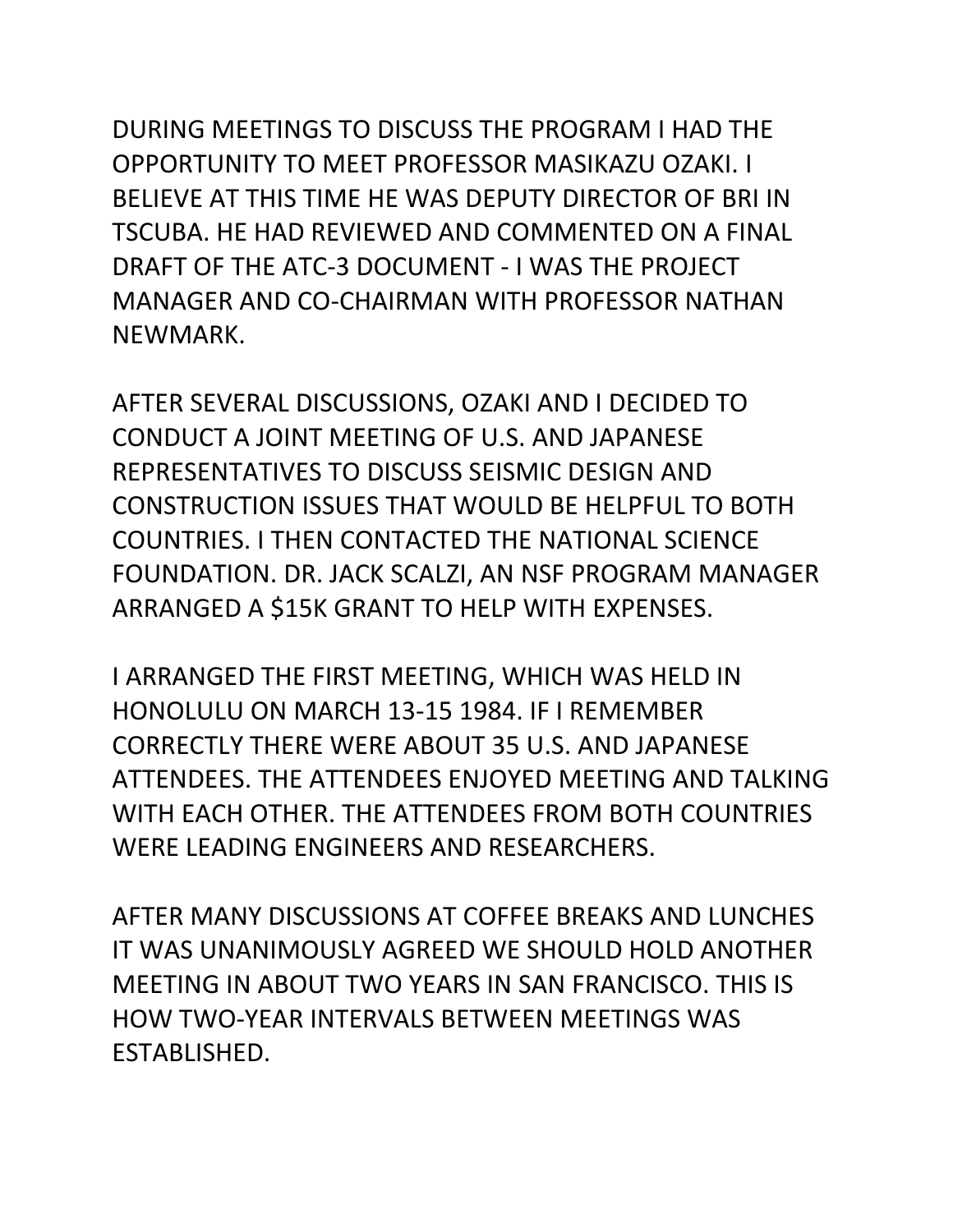I HAVE ATTENDED ALL WORKSHOP MEETINGS EXCEPT IN 2007 BECAUSE I HAD BEEN INVITED TO GIVE THE KEYNOTE OPENING SPEECH AT THE SEWC MEETING IN BANGALORE, INDIA TWO DAYS AFTER THE HONOLULU WORKSHOP ENDED. DIRECT AIR TRAVEL TO BANGALORE FROM HONOLULU WAS NEARLY IMPOSSIBLE. I HAD CO -ORGANIZED SEWC WITH Dr. YANO-SAN, REPS FROM SEAOC, ASCE, NCSEA, JSCA, ASCE, CANADA ASCE, SOUTH KOREA CIVIL ENGINEERS.

I HAVE TRAVELED TO JAPAN ABOUT 34 TIMES SINCE 1970. IN 1970, AFTER LECTURING IN GERMANY FOR ONE WEEK ON SEISMIC ANALYSIS OF NUCLEAR POWER PLAN STRUCTURES AND EQUIPMENT, I WENT ON TO TEHRAN, IRAN TO OPEN A JOINT STRUCTURAL ENGINEERING OFFICE. OUR OFFICE WAS DIRECTLY ACROSS FROM THE U.S. EMBASSY ON TAKTE JAMSHID AVE. IN TEHRAN.

I FLEW ON TO TOKYO TO TALK TO IHI ABOUT TEACHING TWO OF THEIR ENGINEERS ON BASIC SEISMIC ANALYSIS AND USE OF LARGE (AT THAT TIME) COMPUTER. TWO IHI ENGINEERS SPENT SIX WEEKS IN SAN FRANCISCO LEARNING ABOIUT SEISMIC ANALYSIS. I ALSO MET WITH DR WATABI-SAN IN TOKYO.

IN SUMMARY, I BELIEVE THE U.S.-JAPAN WORKSHOPS HAVE BEEN VERY BENEFICIAL TO BOTH COUNTRIES. THE PAPERS PRESENTED AND THE DISCUSSIONS HELD ON MAJOR CONCEPTS HAVE LED TO MANY CHANGES.